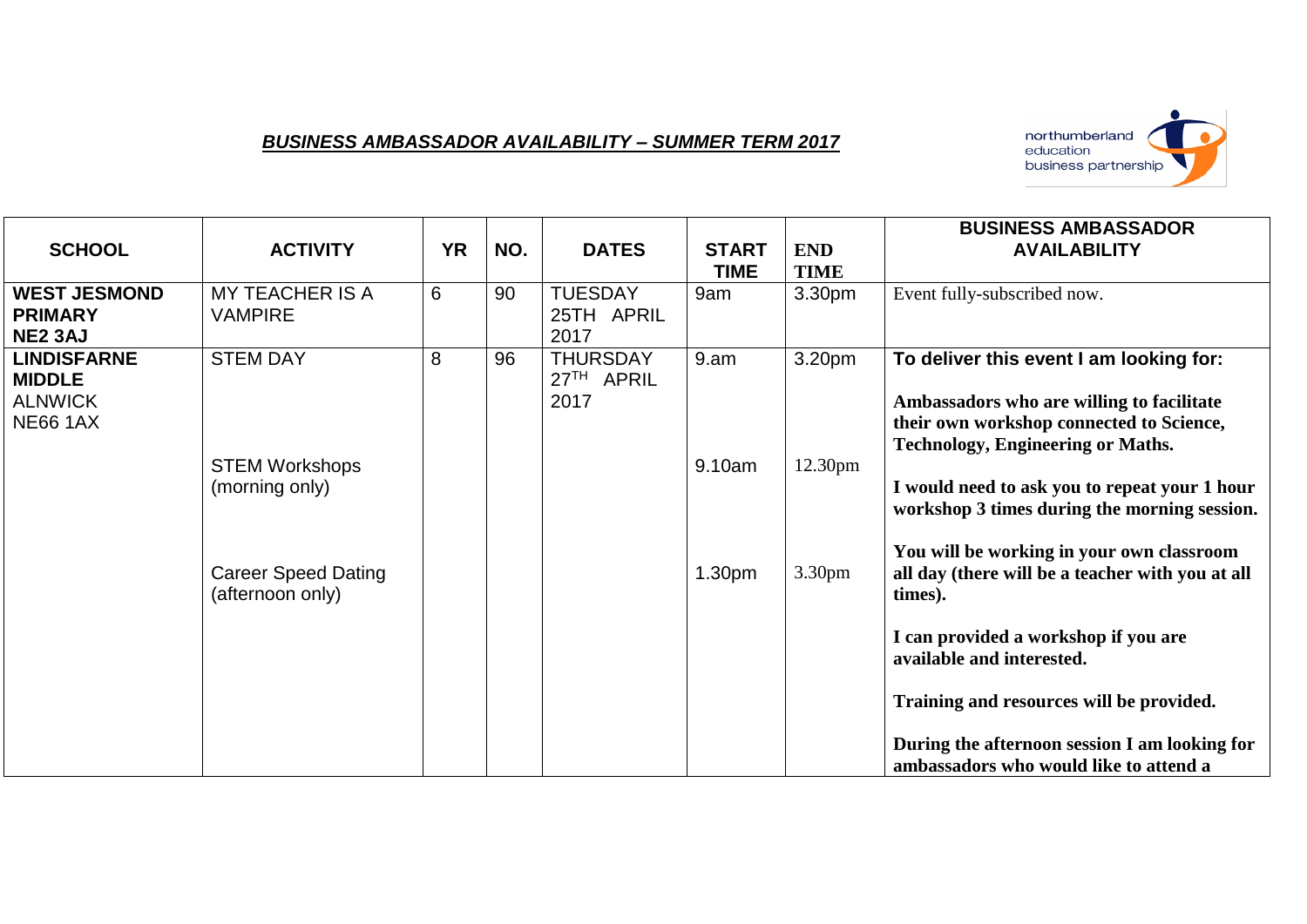|                                                                             |                                      |                |     |                                                          |     |         | <b>Career Speed Dating Event.</b>                                                                                                                                                                                                                                                                                                                                                                                                                              |
|-----------------------------------------------------------------------------|--------------------------------------|----------------|-----|----------------------------------------------------------|-----|---------|----------------------------------------------------------------------------------------------------------------------------------------------------------------------------------------------------------------------------------------------------------------------------------------------------------------------------------------------------------------------------------------------------------------------------------------------------------------|
|                                                                             |                                      |                |     |                                                          |     |         | You are welcome to attend all day.                                                                                                                                                                                                                                                                                                                                                                                                                             |
| <b>CHANTRY MIDDLE</b><br><b>EVENT TO BE HELD</b><br>@ KIRKLEY HALL          | <b>CONFERENCE</b>                    | 8              | 130 | WEDNESDAY<br>3RD MAY<br>2017                             | 9am | 3pm     | The conference is to be held at Kirkley<br><b>Hall in Ponteland.</b><br>I am looking for ambassadors to facilitate<br>their own interactive workshops about:-<br>Your sector/Your job<br>$\bullet$<br><b>Employability Skills</b><br>The World of Work<br><b>Careers</b><br>What an Employer Looks for in a<br><b>Young Employee</b><br><b>Health &amp; Wellbeing</b><br><b>Mindfulness</b><br>Would you be interested in being our Keynote<br><b>Speaker?</b> |
| <b>DUKES MIDDLE</b><br><b>ALNWICK</b><br><b>NE66 1UN</b>                    | <b>DUCK PRODUCTION</b>               | $\overline{7}$ | 28  | <b>THURSDAY</b><br>4 <sup>TH</sup><br><b>MAY</b><br>2017 | 9am | 11.50am |                                                                                                                                                                                                                                                                                                                                                                                                                                                                |
| <b>MEADOWDALE</b><br><b>ACADEMY</b><br><b>BEDLINGTON</b><br><b>NE22 6HA</b> | <b>CAREER SPEED</b><br><b>DATING</b> | 8              | 99  | <b>FRIDAY</b><br>$12^{\text{th}}$<br>MAY<br>2017         | 9am | 12pm    |                                                                                                                                                                                                                                                                                                                                                                                                                                                                |
| <b>HIGHFIELD MIDDLE</b><br><b>PRUDHOE</b><br><b>NE42 6EY</b>                | <b>BRILLIANT BAGS</b>                | $\overline{7}$ | 59  | <b>TUESDAY</b><br>16 <sup>TH</sup> MAY<br>2017           | 9am | 11.50am | Event fully-subscribed now.                                                                                                                                                                                                                                                                                                                                                                                                                                    |
| <b>HIGHFIELD MIDDLE</b><br><b>PRUDHOE</b>                                   | <b>BRILLIANT BAGS</b>                | 67             | 58  | WEDNESDAY<br>17 <sup>TH</sup> MAY                        | 9am | 11.50am | Event fully-subscribed now.                                                                                                                                                                                                                                                                                                                                                                                                                                    |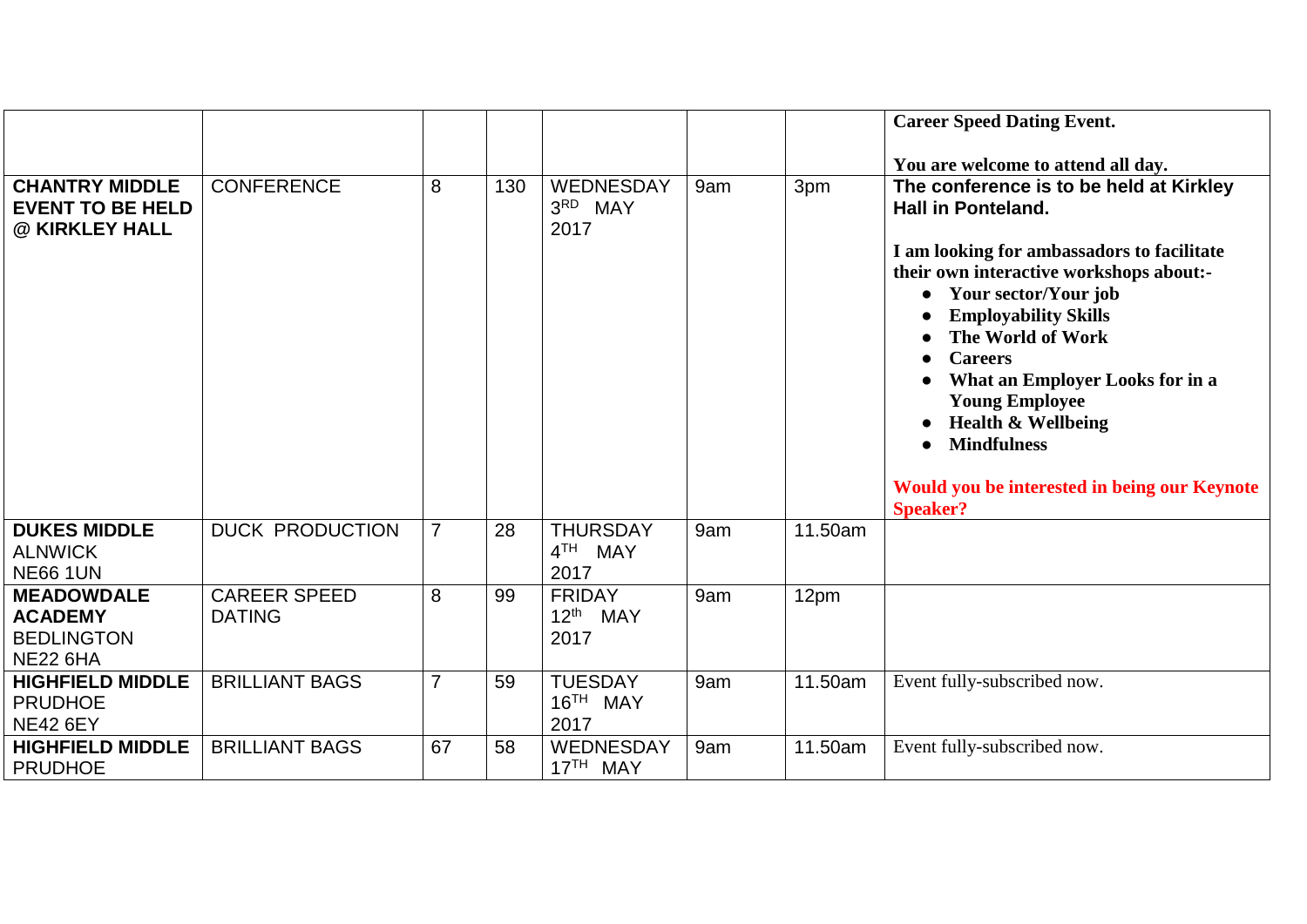| <b>NE42 6EY</b>                                                             |                                          |   |    | 2017                                            |                         |                    |                             |
|-----------------------------------------------------------------------------|------------------------------------------|---|----|-------------------------------------------------|-------------------------|--------------------|-----------------------------|
| <b>MEADOWDALE</b><br><b>ACADEMY</b><br><b>BEDLINGTON</b><br><b>NE22 6HA</b> | <b>DUCK PRODUCTION</b>                   | 8 | 99 | <b>THURSDAY</b><br>18 <sup>th</sup> MAY<br>2017 | 9am                     | 12pm               |                             |
| <b>RICHARD COATES</b><br><b>MIDDLE</b><br>Ponteland                         | <b>STEM DAY</b><br><b>STEM WORKSHOPS</b> | 8 | 70 | <b>FRIDAY</b><br>19TH MAY<br>2017               | 9am<br>WS:1             | 3.20pm             |                             |
| <b>NE20 9QB</b>                                                             |                                          |   |    | Please note:                                    | 9.15am                  | 10.15am            |                             |
|                                                                             |                                          |   |    | This is a<br>provisional<br>date                | <b>Break</b><br>10.15am | 10.30am            |                             |
|                                                                             |                                          |   |    |                                                 | WS:2<br>10.30am         | 11.30am            |                             |
|                                                                             |                                          |   |    |                                                 | WS:3<br>11.30am         | 12.30pm            |                             |
|                                                                             |                                          |   |    |                                                 | Lunch<br>12.30am        | 1.30pm             |                             |
|                                                                             | <b>Career Speed Dating</b>               | 8 | 70 |                                                 | $C$ Sp $D$<br>1.45pm    | 3.20 <sub>pm</sub> |                             |
| <b>HIGHFIELD MIDDLE</b><br><b>PRUDHOE</b><br><b>NE42 6EY</b>                | <b>TETRAHEDRON</b>                       | 6 | 55 | <b>TUESDAY</b><br>23RD MAY<br>2017              | 9am                     | 12pm               | Event fully-subscribed now. |
| <b>HIGHFIELD MIDDLE</b><br><b>PRUDHOE</b><br><b>NE42 6EY</b>                | <b>TETRAHEDRON</b>                       | 6 | 55 | WEDNESDAY<br>24TH MAY<br>2017                   | 9am                     | 12pm               | Event fully-subscribed now. |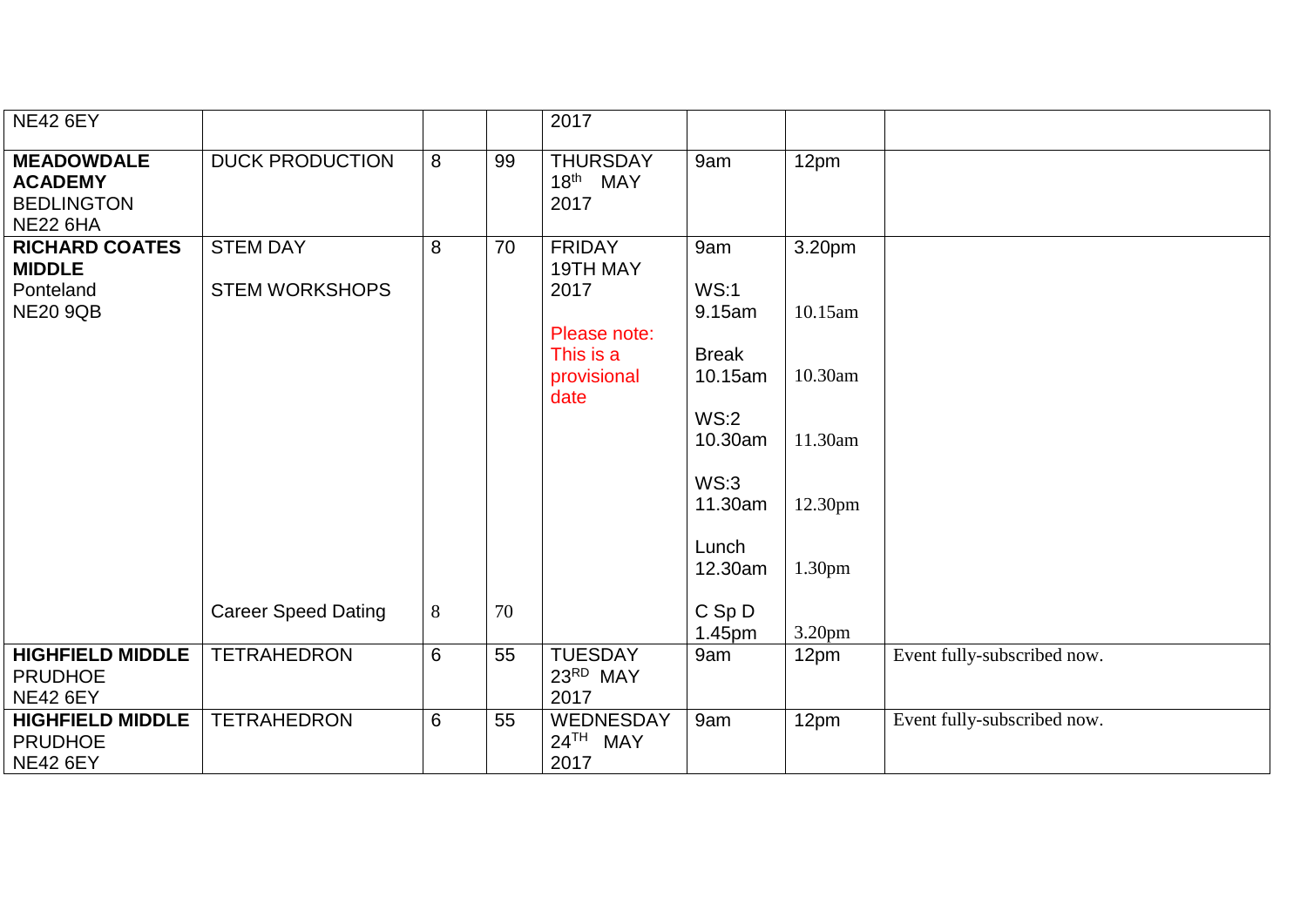| <b>RICHARD COATES</b><br><b>MIDDLE</b><br>Ponteland<br><b>NE20 9QB</b><br><b>BEDLINGTON HIGH</b> | <b>DUCK PRODUCTION</b><br><b>APPRENTICESHIP</b> | $\overline{7}$<br>12/13 | 72<br>18 | <b>FRIDAY</b><br>26TH MAY<br>2017<br>WEDNESDAY          | 9am<br>9.10am                                       | 12 <sub>pm</sub><br>11.10pm                             | This event is now fully-subscribed.                                                                                                                                          |
|--------------------------------------------------------------------------------------------------|-------------------------------------------------|-------------------------|----------|---------------------------------------------------------|-----------------------------------------------------|---------------------------------------------------------|------------------------------------------------------------------------------------------------------------------------------------------------------------------------------|
| <b>NE22 7DS</b><br>01670 822625                                                                  | <b>WORKSHOP</b>                                 |                         |          | 7 <sup>TH</sup><br><b>JUNE</b><br>2017                  |                                                     |                                                         |                                                                                                                                                                              |
| <b>HIGHFIELD MIDDLE</b><br><b>PRUDHOE</b><br><b>NE42 6EY</b>                                     | <b>CAREER SPEED</b><br><b>DATING</b>            | 8                       | 108      | <b>FRIDAY</b><br>9 <sup>TH</sup><br><b>JUNE</b><br>2017 | 9am                                                 | 12pm                                                    |                                                                                                                                                                              |
| <b>DUKES MIDDLE</b><br><b>ALNWICK</b><br><b>NE66 1un</b>                                         | <b>TETRAHEDRON</b><br>(2 BUILDS)                | 6                       | 56       | <b>MONDAY</b><br>3RD JULY<br>2017                       | 9am                                                 | 11.50am                                                 |                                                                                                                                                                              |
| <b>BEDLINGTON HIGH</b><br><b>NE22 7DS</b><br>01670 822625                                        | <b>SECTOR TOUR BUS</b>                          | 10                      | 13       | WEDNESDAY<br>5TH JULY<br>2017                           | 9.10am                                              | 3.pm                                                    | Would you be interested in hosting a<br>school visit to raise awareness about the<br>work your organisation does?                                                            |
| <b>LINDISFARNE</b><br><b>MIDDLE</b><br><b>ALNWICK</b><br><b>NE66 1AX</b>                         | <b>BRILLIANT BAGS</b>                           | 6                       | 81       | <b>MONDAY</b><br>10TH JULY<br>2017                      | 9. a m                                              | 12pm                                                    |                                                                                                                                                                              |
| <b>LINDISFARNE</b><br><b>MIDDLE</b><br><b>ALNWICK</b><br><b>NE66 1AX</b>                         | <b>DUCK PRODUCTION</b>                          | $\overline{7}$          | 66       | <b>TUESDAY</b><br>11 <sup>TH</sup> JULY<br>2017         | 9.am                                                | 12pm                                                    |                                                                                                                                                                              |
| <b>DUKES MIDDLE</b><br><b>ALNWICK</b><br><b>NE66 1UN</b>                                         | <b>STEM EVENT</b><br>Workshops<br>(am only)     | 8                       | 35       | <b>FRIDAY</b><br>14th JULY<br>2017                      | 9am<br>9.10am<br><b>Break</b><br>10.20am<br>10.35am | 3.20pm<br>10.20am<br><b>Break</b><br>10.35am<br>11.30am | To deliver this event I am looking for:<br>Ambassadors who are willing to facilitate<br>their own workshop connected to Science,<br><b>Technology, Engineering or Maths.</b> |